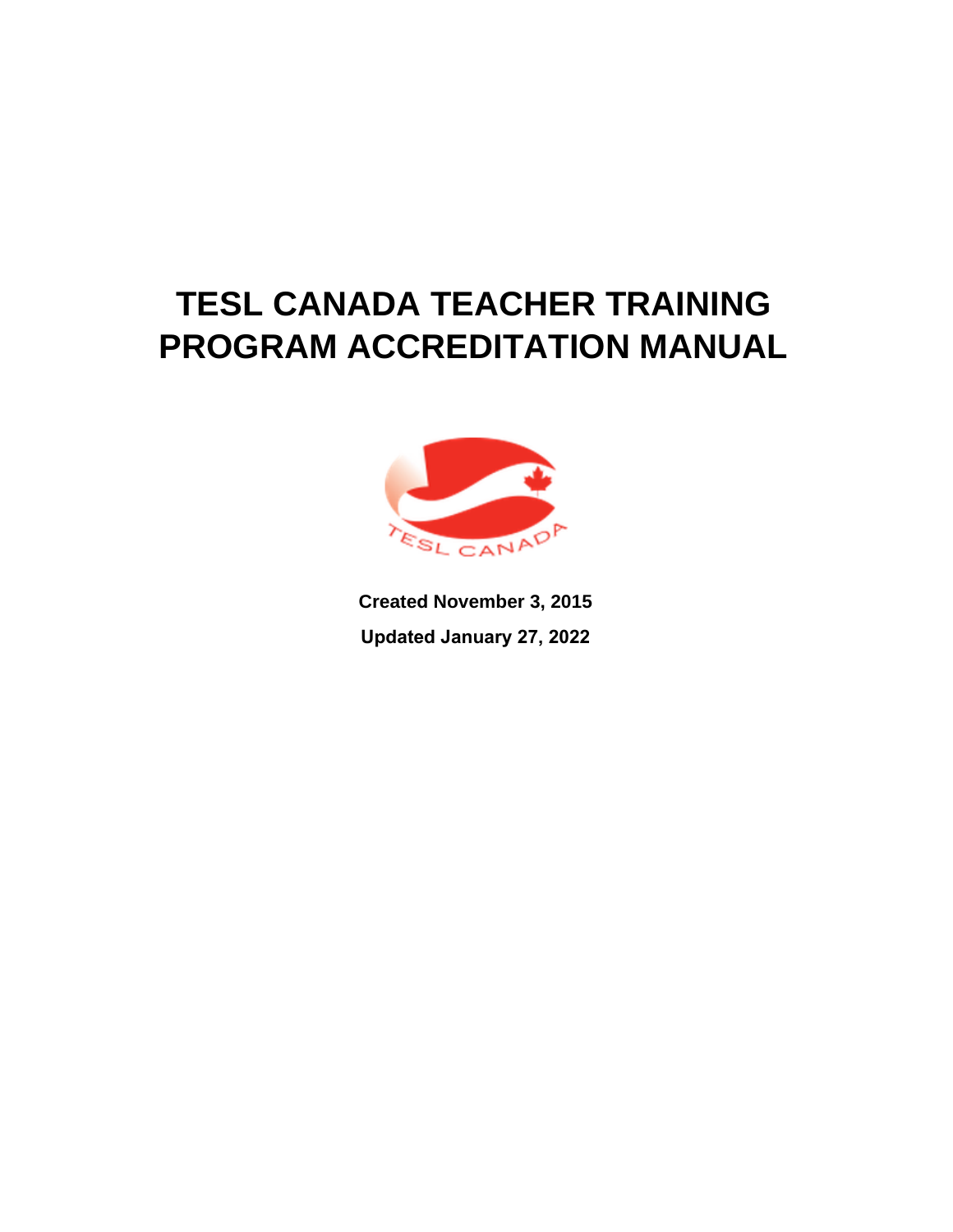## **Table of Contents**

**[INTRODUCTION](#page-2-0)**

**[Purpose](#page-2-1)**

**[Goal](#page-2-2)**

**[General Requirements](#page-2-3)**

**[APPLICATION REQUIREMENTS](#page-3-0)**

**[Institutional Information](#page-3-1)**

**[Published Program Information](#page-3-2)**

**[Facilities and Resources](#page-4-0)**

**[Qualifications and Responsibilities of Teacher Training Personnel](#page-4-1)**

**[Program of Studies](#page-5-0)**

**[I.](#page-5-1) [Coursework](#page-5-1)**

**[II.](#page-6-0) [Practicum](#page-6-0)**

**[Policy for Distance Delivered and Blended Delivery Programs Approved by TESL](#page-7-0)  [Canada](#page-7-0)**

**[Policy for International Deliveries of TESL Canada Approved Programs](#page-8-0)**

## **[APPLICATION PROCEDURES](#page-8-1)**

**[Criteria for Evaluating Applications](#page-8-2)**

- **[I.](#page-8-3) [Newly Established Teacher Training Programs](#page-8-3)**
- **[II.](#page-9-0) [Established Teacher Training Programs](#page-9-0)**

**[III.](#page-9-1) [Separate Application for Each Program Required](#page-9-1)**

**[IV.](#page-9-2) [Required Reporting of Changes to Recognized Programs](#page-9-2)**

**[Entrance Requirements](#page-9-3)**

**[Notification to Trainees](#page-10-0)**

**[Review of Applications](#page-10-1)**

**[Review Periods](#page-10-2)**

**[Application Fee](#page-11-0)**

**[Confidentiality](#page-11-1)**

**[Awarding of Teacher Training Program Accreditation](#page-11-2) Certificate[s](#page-11-2)**

**[Program Appeals](#page-11-3)**

**[Disclaimer](#page-11-4)**

**FREQUENTLY ASKED QUESTIONS**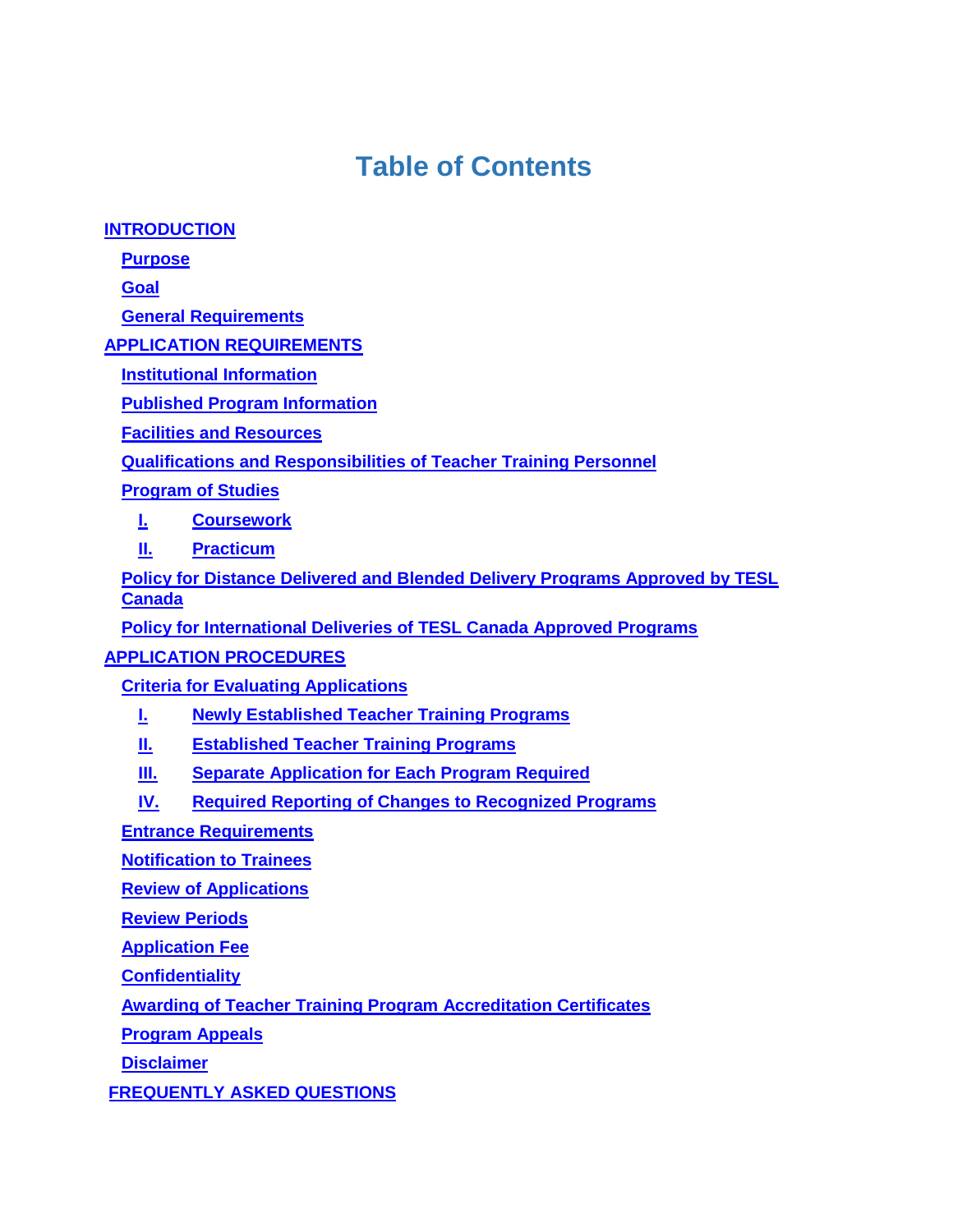## <span id="page-2-0"></span>**INTRODUCTION**

There are many high-quality TESL training programs across Canada dedicated to preparing prospective English language instructors for the challenges of teaching in Canada and internationally. TESL Canada has developed an accreditation system for teacher training programs which meet the standards set for TESL Canada Professional Certificate Standard One, Two, or Three for teachers of adults.

A list of TESL Canada-accredited teacher training programs for adults has been created. The goal is to ensure that ESL teachers receive the best training so that they are able to provide adult learners with excellent instruction in a wide variety of settings.

The guidelines in this manual outline the requirements for facilities, resources, qualifications of personnel, institutional accreditation, length of time in operation, program content and assessment processes for teacher training programs administered and housed in Canada, and for international deliveries of these programs.

Please note that the certification of K-12 teachers is a provincial jurisdiction and is not addressed by TESL Canada. TESL Canada assesses only those programs administratively housed within Canada, i.e., programs operating off site must be administratively housed in Canada in order to be considered for accreditation.

### <span id="page-2-1"></span>**Purpose**

TESL Canada recognizes and endorses teacher training programs that provide high quality ESL/EFL teacher education that includes linguistic and pedagogical theory, methodology and practice to prepare teachers to teach English effectively in a wide variety of settings. The teacher training program standards outlined in this document are intended for teacher training programs for teachers of adults.

### <span id="page-2-3"></span><span id="page-2-2"></span>**General Requirements**

Although the full requirements of TESL Canada-accredited programs can be found within the pages below, the general requirements for each Professional Standard are as follows:

A TESL program that meets the TESL Canada Professional Standard 1 requirements includes a minimum of 100 hours of theory and methodology and a supervised practicum of a minimum of 20 hours.

A TESL program that meets the TESL Canada Professional Standard 2 requirements includes a minimum of 250 hours of theory and methodology and a supervised practicum of a minimum of 50 hours.

A TESL program that meets the TESL Canada Professional Standard 3 requirements includes a Masters of Arts in Applied Linguistics, TESOL, or closely related field and a supervised practicum of a minimum of 50 hours.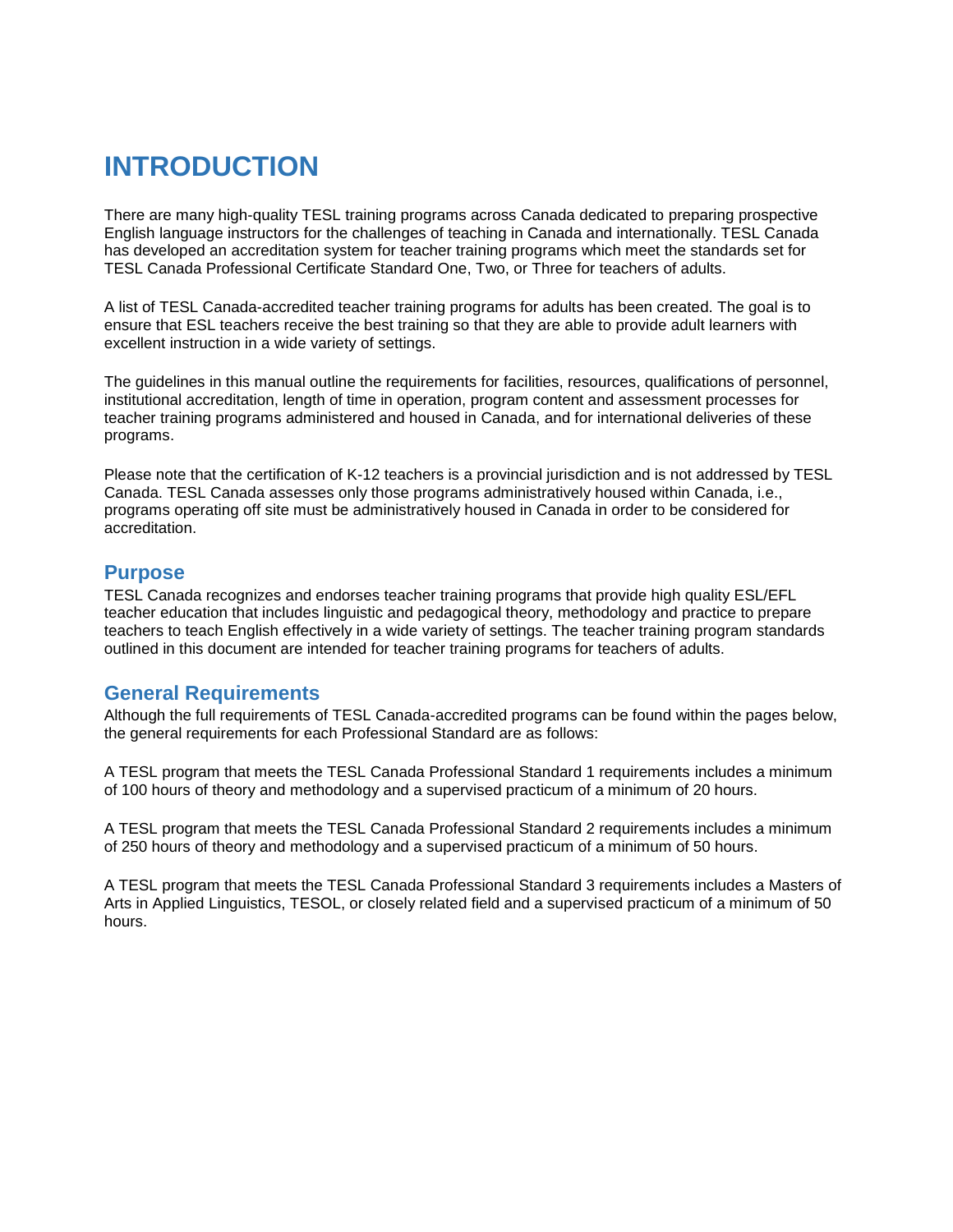# <span id="page-3-0"></span>**APPLICATION REQUIREMENTS**

## <span id="page-3-1"></span>**Institutional Information**

Please include the following information:

- 1. Name and address
- 2. Phone/fax/e-mail/website
- 3. Name of TESL program and person in charge of TESL program
- 4. Year program was established
- 5. Institutional history: include both ESL/EFL and teacher training programs operated at the institution
- 6. A copy of the published mission statement, program goals, or statement of principles for your program.
- 7. Documentation of provincial, national or international institutional accreditation
- 8. Reports of institutional, ministry, or provincial quality reviews.
- 9. List of institutional associates in provincial, national, and international TESL related organizations.

## <span id="page-3-2"></span>**Published Program Information**

Describe thoroughly and provide published information on the program, including:

- Entry requirements
- Teacher trainers' qualifications
- English language proficiency requirement
- Program length and program delivery mode
- Number of credit hours
- Assessment/grading system including instructions for assignments (must be clearly stated and applied across programs)
- Trainee Handbook outlining: program background, entrance requirements (e.g. university transcript, language proficiency requirements and documentation required), type of certification received upon graduation, transfer credit if applicable, overview of curriculum and schedule of course offerings, where textbooks and other texts may be purchased, schedule of fees, regulations related to fee payment (e.g. late payment, refunds, differential fees), trainee rights, appeals, academic integrity and harassment policies.
- Certification granted upon completion (university credit, degree, diploma, certificate)
- Copy of the certificate awarded to program graduates. TESL Canada logos cannot appear on graduation certificates in any form. Teachers wishing TESL Canada teacher certification must apply separately for accreditation to the TESL Canada Teacher Accreditation Committee.
- Course outlines/syllabi
- **Promotional materials**

If the application is for an international delivery of a previously recognized program, include the following documentation according to type of program applied for:

- **1)** If a program already accredited in Canada runs a one-time only delivery of their course with an international partner using their course, their trainers and their resources, **include documentation related to international facilities and practicum.**
- **2)** If a program already accredited in Canada runs a one-time only delivery of their course with an international partner using their course, their resources, but local trainers, **include documentation related to international facilities, practicum, and trainers.**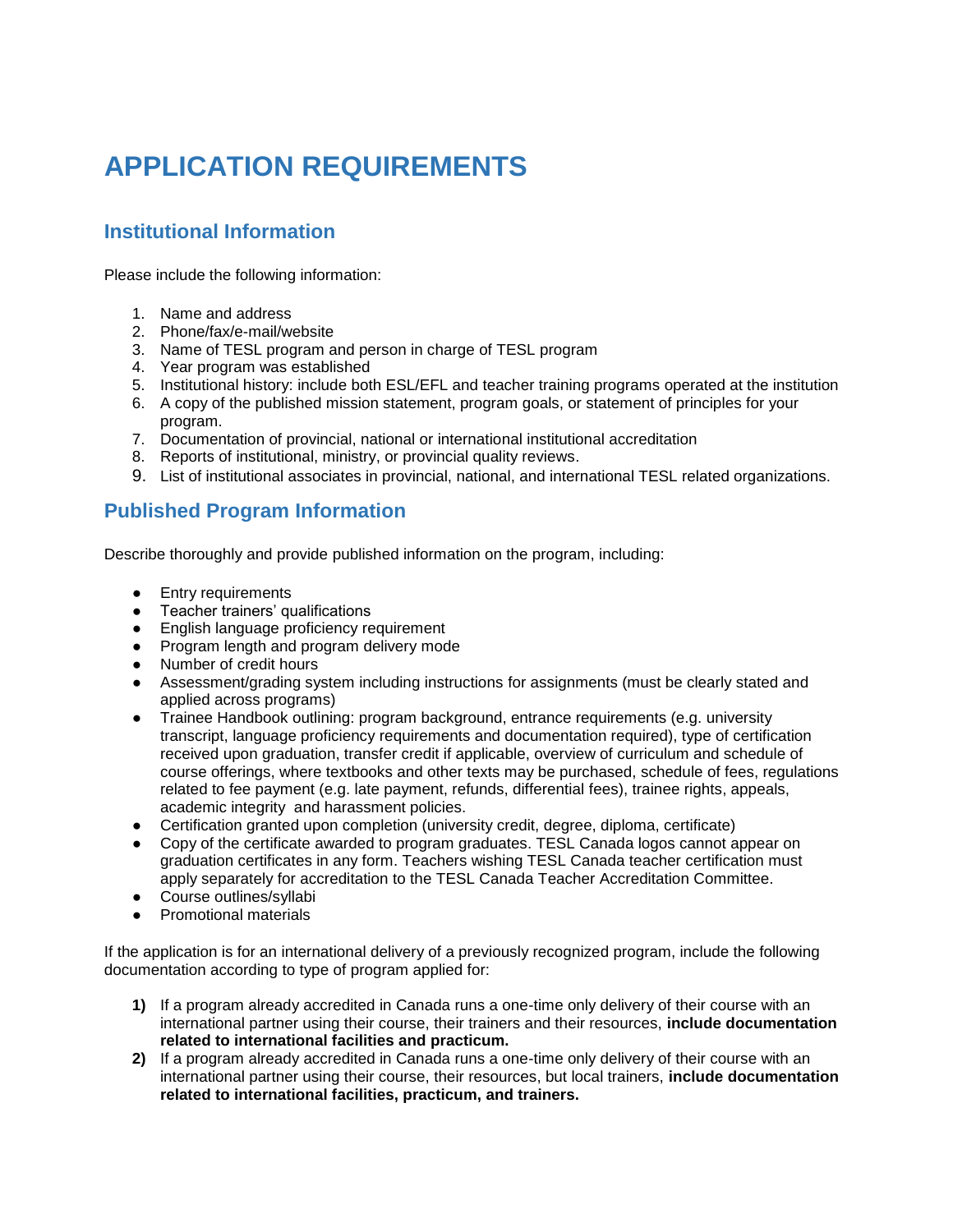**3)** If a program already accredited in Canada runs courses on an ongoing basis with the same international partner using their course, but the partner's trainers and resources, **include documentation related to international facilities, practicum, trainers and resources.**

## <span id="page-4-0"></span>**Facilities and Resources**

Describe how your program meets the following criteria:

- 1. Teacher training facilities must meet all licensing regulations of the jurisdiction in which they operate, including international program deliveries.
- 2. Facilities must be suitable for an educational program (Form C).
- 3. A resource library must be present on site and accessible to trainees. A minimum of 30 teacher training books and 20 ESL/EFL classroom books with 50% newer than 15 years is required (see Form E).
- 4. A range of audio-visual/multimedia equipment must be available for trainee and teacher trainer use (audiovisual equipment, computer workstations, and digital projectors).

## <span id="page-4-1"></span>**Qualifications and Responsibilities of Teacher Training Personnel**

Provide official documentation on qualifications of all personnel as follows (use Form F):

| <b>PROGRAM ROLE</b>                                                                                                             | <b>DEFINITION</b>                                                                                                                                                           | <b>QUALIFICATIONS</b>                                                                                                                                                                                                                                                                                                                                                                  |
|---------------------------------------------------------------------------------------------------------------------------------|-----------------------------------------------------------------------------------------------------------------------------------------------------------------------------|----------------------------------------------------------------------------------------------------------------------------------------------------------------------------------------------------------------------------------------------------------------------------------------------------------------------------------------------------------------------------------------|
| <b>TESL FACULTY</b><br><b>(TEACHER</b><br><b>TRAINERS, TESL</b><br><b>INSTRUCTORS)</b>                                          | Instructors delivering<br>curriculum in TESL<br>programs.                                                                                                                   | <b>REQUIRED</b> to have a TESL Canada Certificate Standard 2<br>minimum for Standard 1 programs, Standard 3 for Standard<br>2 and 3 programs, with at least 2,000 hours of experience in<br>an adult ESL/EFL classroom, or equivalent.<br><b>RECOMMENDED:</b> MA or graduate degree with an<br>appropriate focus, such as TESOL, Second Language<br>Education, or Applied Linguistics. |
| <b>PROGRAM</b><br><b>DEVELOPERS/</b><br><b>COURSE</b><br><b>DEVELOPERS</b>                                                      | Program developers/<br>course developers.                                                                                                                                   | <b>REQUIRED</b> to have a TESL Canada Certificate Standard 2<br>minimum for Standard 1 programs, Standard 3 for Standard<br>2 and 3 programs, with at least 2,000 hours of experience in<br>an adult ESL/EFL classroom, or equivalent.<br><b>RECOMMENDED:</b> MA or graduate degree with an<br>appropriate focus, such as TESOL, Second Language<br>Education, or Applied Linguistics. |
| <b>PRACTICUM</b><br><b>SUPERVISORS</b>                                                                                          | Faculty or administrator<br>responsible for organizing<br>practicum placements,<br>liaising with practicum<br>mentors, and evaluating<br>practicum interns'<br>performance. | <b>REQUIRED</b> to have a TESL Canada Certificate Standard 2<br>minimum, with at least 2,000 hours of experience in an adult<br>ESL/EFL classroom, or equivalent.                                                                                                                                                                                                                      |
| <b>PRACTICUM</b><br><b>SPONSOR TEACHER</b><br>(MENTOR TEACHER,<br><b>COOPERATING</b><br><b>TEACHER, HOST</b><br><b>TEACHER)</b> | Teacher who hosts and<br>mentors practicum<br>students in their classes,<br>and may or may not<br>contribute to interns'<br>evaluation.                                     | <b>REQUIRED: TESL Canada Professional Certification</b><br>Standard 1,2, or 3 with at least 2,000 hours of experience in<br>an adult ESL/EFL classroom or equivalent.                                                                                                                                                                                                                  |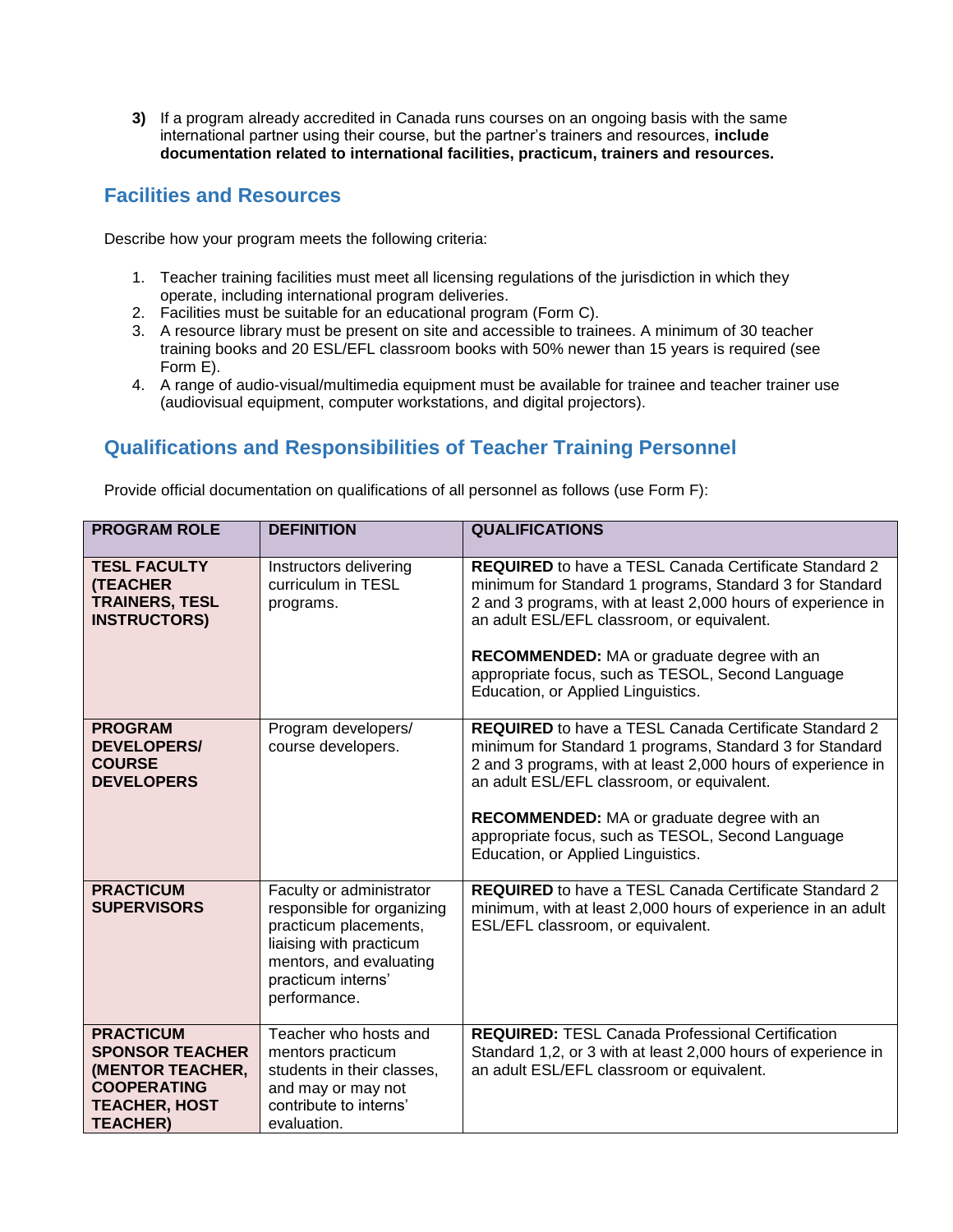| <b>PROGRAM</b><br><b>DIRECTOR/</b><br><b>COORDINATOR</b><br>(DIRECTOR OF<br><b>STUDIES, PROGRAM</b><br><b>ADMINISTRATOR)</b> | Person responsible for<br>direct supervision of the<br>teacher training program.<br>May also be responsible<br>for program/course<br>development. | <b>REQUIRED:</b><br>to have a thorough knowledge of the discipline of Second<br>Language Acquisition and TESL training methodology, and<br>demonstrate understanding of and ability to develop<br>curriculum and supervise teaching staff;<br>to have qualification at a minimum of TESL Canada<br>Professional Certification Standard 2 with at least 2,000<br>hours of experience in an adult ESL/EFL classroom, or<br>equivalent; |
|------------------------------------------------------------------------------------------------------------------------------|---------------------------------------------------------------------------------------------------------------------------------------------------|--------------------------------------------------------------------------------------------------------------------------------------------------------------------------------------------------------------------------------------------------------------------------------------------------------------------------------------------------------------------------------------------------------------------------------------|
|                                                                                                                              |                                                                                                                                                   | to be member of TESL Canada in good standing.                                                                                                                                                                                                                                                                                                                                                                                        |
| <b>PROGRAM</b><br><b>SUPPORT STAFF</b>                                                                                       | Administrators who are not<br>involved in program<br>supervision, developing or<br>delivering content.                                            | Not required to be TESL certified                                                                                                                                                                                                                                                                                                                                                                                                    |

Definitions of TESL Canada Certification Standards One to Three are available on the TESL Canada website at: [https://www.tesl.ca/index.php/certification/tesl-canada-professional-certification/certification-faq.](https://www.tesl.ca/index.php/certification/tesl-canada-professional-certification/certification-faq)

Any TESL program personnel noted above, with the exception of program support staff, who are non-native speakers of English must demonstrate their proficiency in English by submitting their score on **one** of the following English language proficiency tests.

| <b>English Language Proficiency Tests*</b> | <b>Score</b>                                                                                      |
|--------------------------------------------|---------------------------------------------------------------------------------------------------|
| <b>TOEFL IBT</b>                           | Overall 101 with a minimum of 23 in Listening, 24<br>in Reading, 27 in Speaking and 27 in Writing |
| Or <b>IELTS</b>                            | Overall 7 with a minimum of 7 in each skill area                                                  |

Or completion of an undergraduate degree from an English-speaking university in one of the following countries: Canada, Anguilla, Antigua and Barbuda, Australia, Bahamas, Barbados, Belize, Benin, Bermuda, Botswana, British Virgin Islands, Cayman Islands, Cameroon, Dominica, Ghana, Grenada, Guyana, Jamaica, Montserrat, Nigeria, New Zealand, Republic of Ireland, Saint Kitts-Nevis, St. Lucia, St.Vincent, Seychelles, Sierra Leone, Trinidad and Tobago, Turks and Caicos Islands, United Kingdom, United States, Uganda, US Virgin Islands, Zambia, Zimbabwe.

\* Note that candidates can submit two or more IELTS or TOEFL reports done in the past two years, and the highest of the scores for individual skills will be considered.

Please take note of the following points:

- Teacher trainers who have listed TESL/TEFL qualifications from programs denied TESL Canada teacher training program accreditation cannot use those programs to support their qualifications as teacher trainers.
- Teacher trainers who received TESL/TEFL qualification prior to 2002 must demonstrate that they have received adequate training since then. .
- ●

## <span id="page-5-0"></span>**Program of Studies**

### <span id="page-5-1"></span>**I. Coursework**

Programs must consist of a minimum of 100 hours (for Standard 1) and 250 hours (for Standards 2) of instruction in linguistic and pedagogical theory and methodology (please note that the 100/250 hours is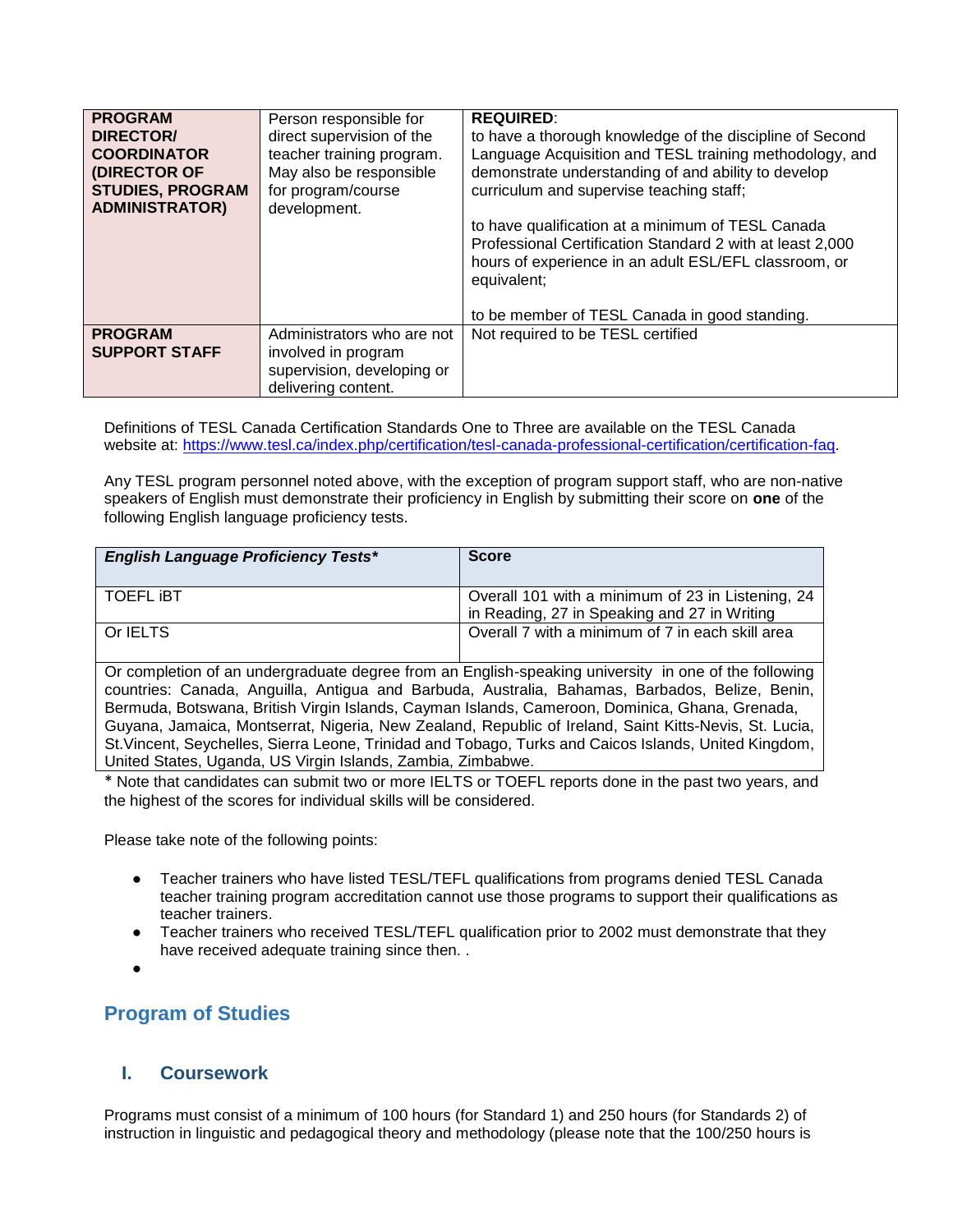**instructional hours**). TESL training programs are minimally expected to address the areas listed below. Programs of longer length will cover the topics in more depth and also likely provide optional topics for their students. Programs at the Master's level may offer opportunities for students to engage in research.

### Theory in practice

Historical perspective on second language teaching / Models of second language acquisition pedagogy

- learning strategies and styles
- factors affecting language learning
- adult teaching and learning principles/andragogy

### **Linguistics**

- syntax
- phonetics and phonology
- morphology
- sociolinguistics
- discourse analysis
- pedagogical grammar

### Methodological Issues

Lesson / unit planning Material analysis and development Curriculum for specific contexts (ESP, LINC, EAP) Methodology / techniques for teaching:

- Listening
- Speaking
- Reading
- Writing
- Grammar
- Vocabulary
- Pronunciation (including segmentals and suprasegmentals)
- Intercultural awareness
- Communication

### Assessment / Feedback

- Error correction
- Standardized exams
- Classroom tests

### Professional Issues

Resources Professional conduct and practice Classroom management (e.g., teaching large classes) Ongoing professional development

### <span id="page-6-0"></span>**II. Practicum**

Programs must have a required 20 hours of supervised practicum (50 hours for Standard 2 and 3 programs). Ten of these hours must be directed observation and ten of these hours must be supervised practice teaching as outlined below (for 1, 2 and 3 programs, 30 and 20 hours respectively).

The 10 (30 for Standards 2 and 3 programs) hours of directed observations must: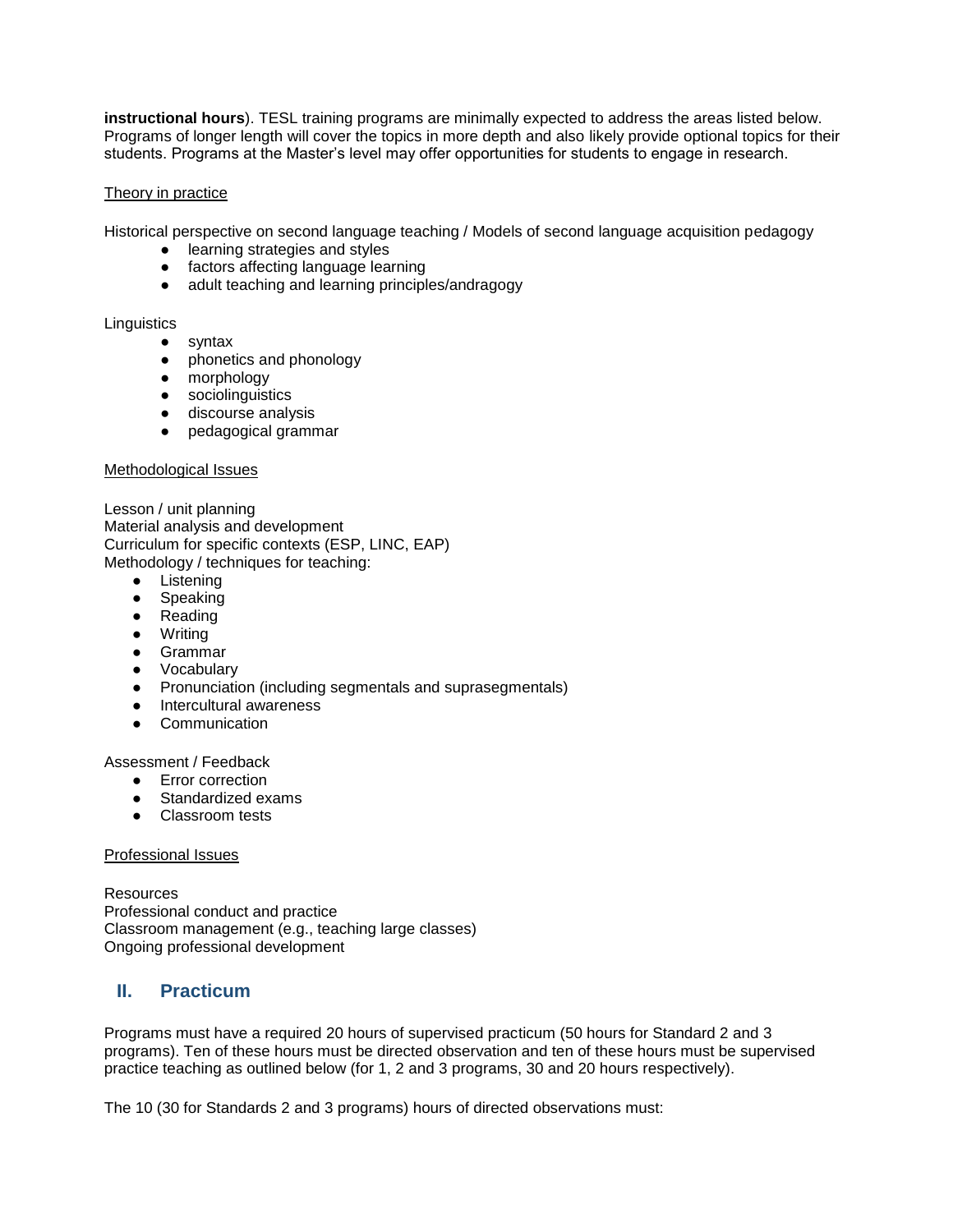- be under the direction of a qualified practicum supervisor and sponsor teacher (minimum qualification: TESL Canada Standard 1, 2 or 3 with at least 2,000 hours of adult ESL/EFL classroom teaching, or equivalent)
- be conducted in adult settings (with 80% of the class over the age of 18) with classrooms of five or more ESL/EFL students
- have required observation tasks associated with the placement
- cover a range of lesson types and a range of focus areas (i.e., be in areas covered in the theoretical part of the program curriculum and required by TESL Canada)
- include opportunities for reflection and discussion of observations with the sponsor teacher and practicum supervisor

The 10 (20 for Standard 2 and 3 programs) hours of supervised teaching must:

- be under the direction of a qualified practicum supervisor and sponsor teacher for ALL of the practice teaching hours to allow for assessment and constructive feedback to the trainee
- include a report given orally and in writing to the trainee using both standardized forms and qualitative comments on a range of teaching skills as covered in the program curriculum and required by TESL Canada

Please provide published information on the practicum, including:

- Description of practicum requirements
- Number of hours of observation and practice teaching in addition to the 100/250 hours of instructional time
- Documentation on location, composition and size of classes in which practica take place
- Practicum placement requirements
- Qualifications of sponsor teachers and practicum supervisors. Sponsor teachers and practicum supervisors for distance practica must meet the same qualification criteria as for local practica
- Mechanism for supervision of practicum students, including:
	- o frequency and duration of supervisor observation/assessment of trainees
	- o method of feedback to trainees by sponsor teachers
	- o ways of communication between sponsor teachers and practicum supervisors
- Evaluation /grading system
- Observation tasks that trainees complete during observation component
- Assessment tools and teaching reports that supervisors complete during practice teaching component
- Method of maintaining records on trainee practicum (i.e. location, sponsor teachers, hours of observation and teaching observation reports)

## <span id="page-7-0"></span>**Policy for Distance, Online, and Blended Programs Approved by TESL Canada**

Teacher training programs that are offered by distance education, online, or blended distance education/on-site delivery must meet the same standards and criteria as programs delivered entirely faceto-face.

In particular, these programs should meet the following criteria:

- The program must be based in Canada.
- Each program using the curriculum or other aspects of the program are required to submit individual applications.
- Program staff must meet all of the standards outlined in the Teacher Training Program Accreditation Application Form.
- Program participants (teacher trainees) must have access to appropriate facilities and resources as outlined in the Teacher Training Program Accreditation Application Form. This includes access to an appropriate number of recent books and audiovisual resources (TESL/TEFL and ESL/EFL) in libraries on site or through interlibrary loan, bookstores, online and at education institutions.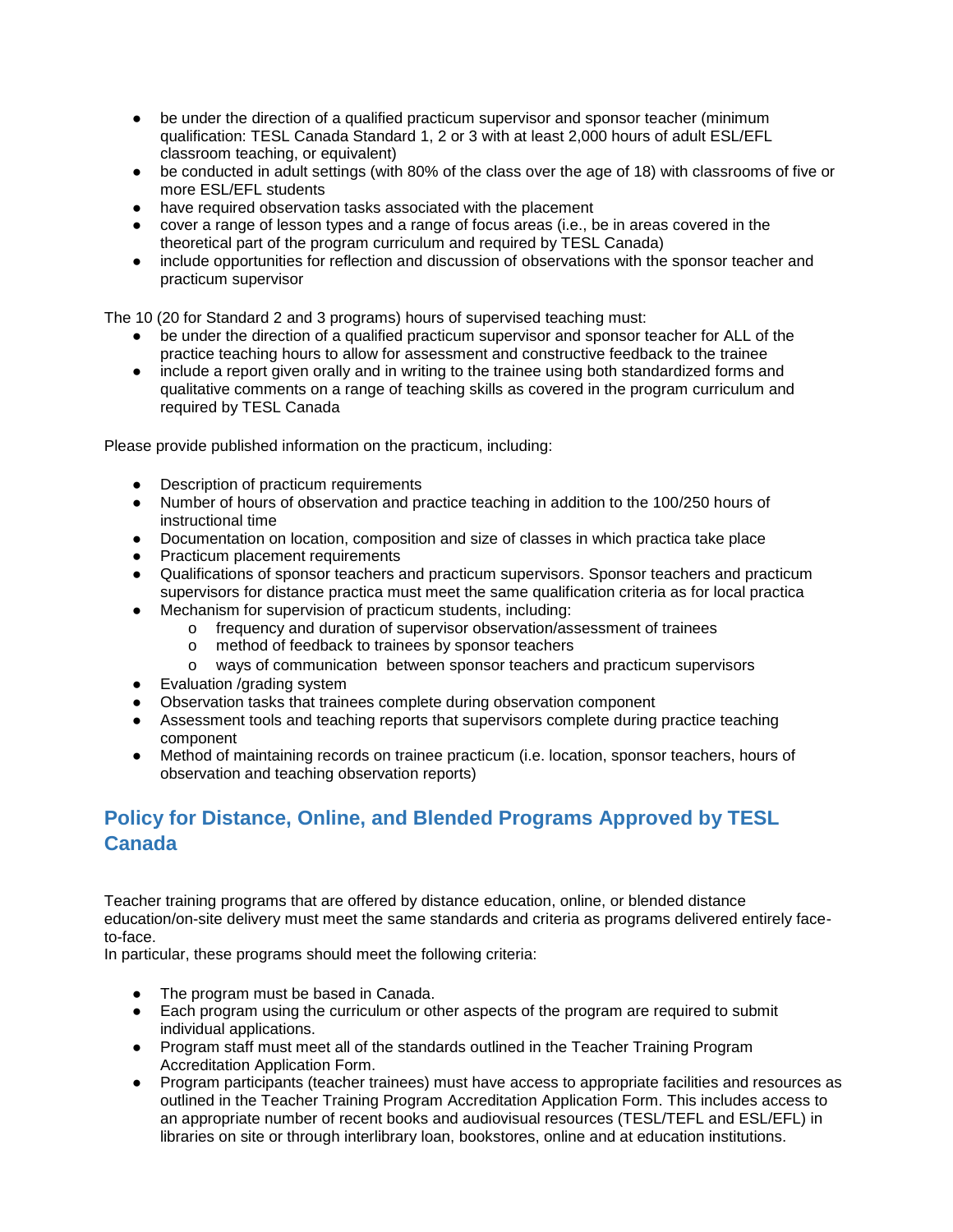Program participants (teacher trainees) must have sufficient access to program instructional staff by phone or email for at least 60% of their program to ensure their questions are answered and that they understand the course content. Programs should make special arrangements for students in remote areas and consult TESL Canada for special assessment regarding these cases.

- Program participants (teacher trainees) must receive a balance of theoretical and practical instruction and have opportunities to apply theory to practice in classrooms where they complete observations and practice teaching.
- Programs must demonstrate that assessment processes are in place to allow participants (teacher trainees) to demonstrate mastery of program content.

## <span id="page-8-0"></span>**Policy for International Deliveries of TESL Canada Approved Programs**

International program deliveries and practicum placements administered by recognized TESL Canada member programs are allowed and must meet the same facilities, staffing, resources, practicum and any other requirements currently in place for domestic programs and placements.

## **Program Quality Reviews**

New programs are required to submit reports of institutional, ministry, or provincial quality reviews, and the same reports be required for 5-year accreditation renewal. If no such processes are in place or a report is unavailable, TESL Canada reserves the right to schedule a site visit and bill the program accordingly.

## <span id="page-8-1"></span>**APPLICATION PROCEDURES**

Institutions that are successful in obtaining TESL Canada Teacher Training Program Accreditation must be institutional associates of TESL Canada. The annual associate membership fee is \$165.00 + \$8.25 GST in British Columbia, Alberta, Saskatchewan, Manitoba, Quebec, Northwest Territories, Nunavut, or the Yukon or \$165.00 + \$21.45 in Ontario or \$165 + \$24.75 in New Brunswick, Nova Scotia, Prince Edward Island or Newfoundland and Labrador. The annual associate membership fee for programs located outside of Canada is \$450 CAD, tax included. Associate fees must be included with the Application for TESL Canada Teacher Training Program Accreditation at each anniversary date for the five years of accreditation. If institutions are unsuccessful in obtaining accreditation, the institutional associate fee will be refunded. Institutions must become recognized in order to be institutional members of TESL Canada.

### <span id="page-8-3"></span><span id="page-8-2"></span>**Criteria for Evaluating Applications I. Newly Established Teacher Training Programs**

New teacher training programs that have been in operation for less than one year will be considered for **interim accreditation**. Interim accreditation is granted to new programs that meet TESL Canada application requirements and is intended to provide the opportunity for programs to demonstrate that they are able to meet and to sustain TESL Canada standards.

During the interim accreditation period the program must

 Be in continuous operation for a minimum of one program session, until a minimum of 12 students have completed the program. Continuous operation is defined as: normally scheduled terms without cancellation of the program due to insufficient numbers.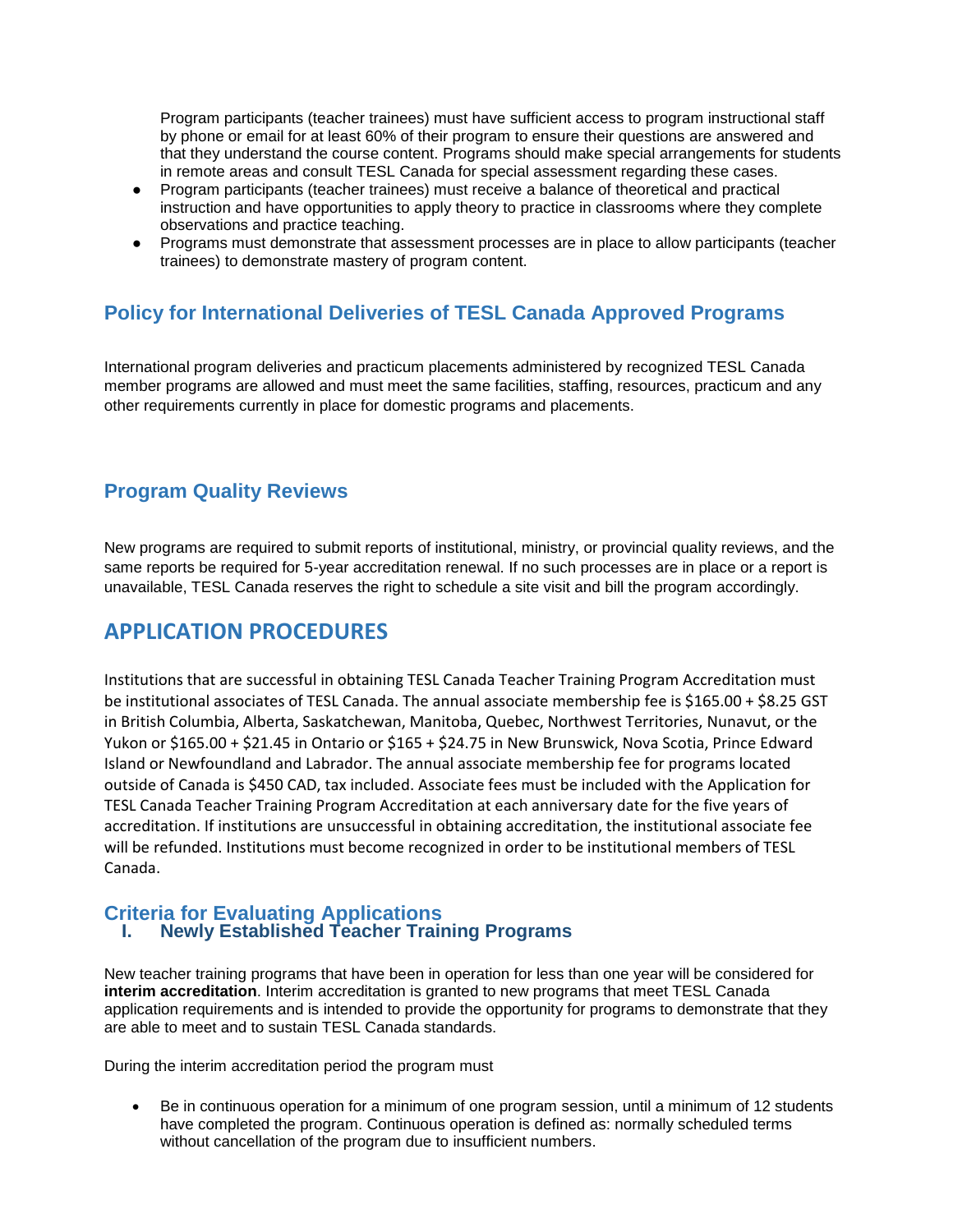- Submit a TESL Canada Interim Status Session Report (Form A) for the session. The report will include the number of trainees per session, a description of the facilities, teacher trainers' qualifications and trainee evaluations.
- Report on any significant changes to the program that were not submitted in the original application, i.e. staff, facilities, curriculum.

Interim programs that meet the above criteria and maintain TESL Canada Teacher Training Standards will be granted full accreditation and will then be expected to comply with accreditation requirements as listed in 2 (b). A successfully completed interim period will be considered part of the overall five-year accreditation period. Students who graduate from an interim recognized program will be able to apply for TESL Canada certification once the program has received full accreditation.

## <span id="page-9-0"></span>**II. Established Teacher Training Programs**

Established teacher training programs that have been in operation for more than one year or one session may apply immediately for **full accreditation**. Full accreditation is granted for a five-year period.

During this five year period, recognized teacher training programs must

- submit the TESL Canada Annual Report (Form B) each of the four years following accreditation
- submit annual fees with the Annual Report as follows:

TESL Canada Annual Report Fee  $$110.00$  (plus GST/HST)

After the five-year accreditation period has passed, established programs must reapply using the TESL Canada Program Accreditation Application Form and pay the full application fees.

## <span id="page-9-1"></span>**III. Separate Application for Each Program Required**

A full and separate application must be completed for each teacher training program. This includes a new franchise, partnership, satellite, one-time or long-term international delivery, or program delivered in association with another organization or institution that duplicates an existing program.

## <span id="page-9-2"></span>**IV. Required Reporting of Changes to Recognized Programs**

Substantial changes to a recognized program including changes in curriculum, staff, resources, or facilities must be reported within two months of the change. Failure to do so may result in TESL Canada Teacher Training Program Accreditation status being removed from the program.

*For details or clarification on any of the above points, contact the TESL Canada office. For details on Distance Delivered and Blended Delivery Teacher Training Program see page 8.*

## <span id="page-9-3"></span>**Entrance Requirements**

- 1. Trainees applying for admission to programs must have completed their senior matriculation (Grade 12 or equivalent) and preferably an undergraduate degree.
- 2. TESL Canada recommends that trainees who are non-native speakers of English must prove proficiency in English by submitting official documentation for **one** of the following English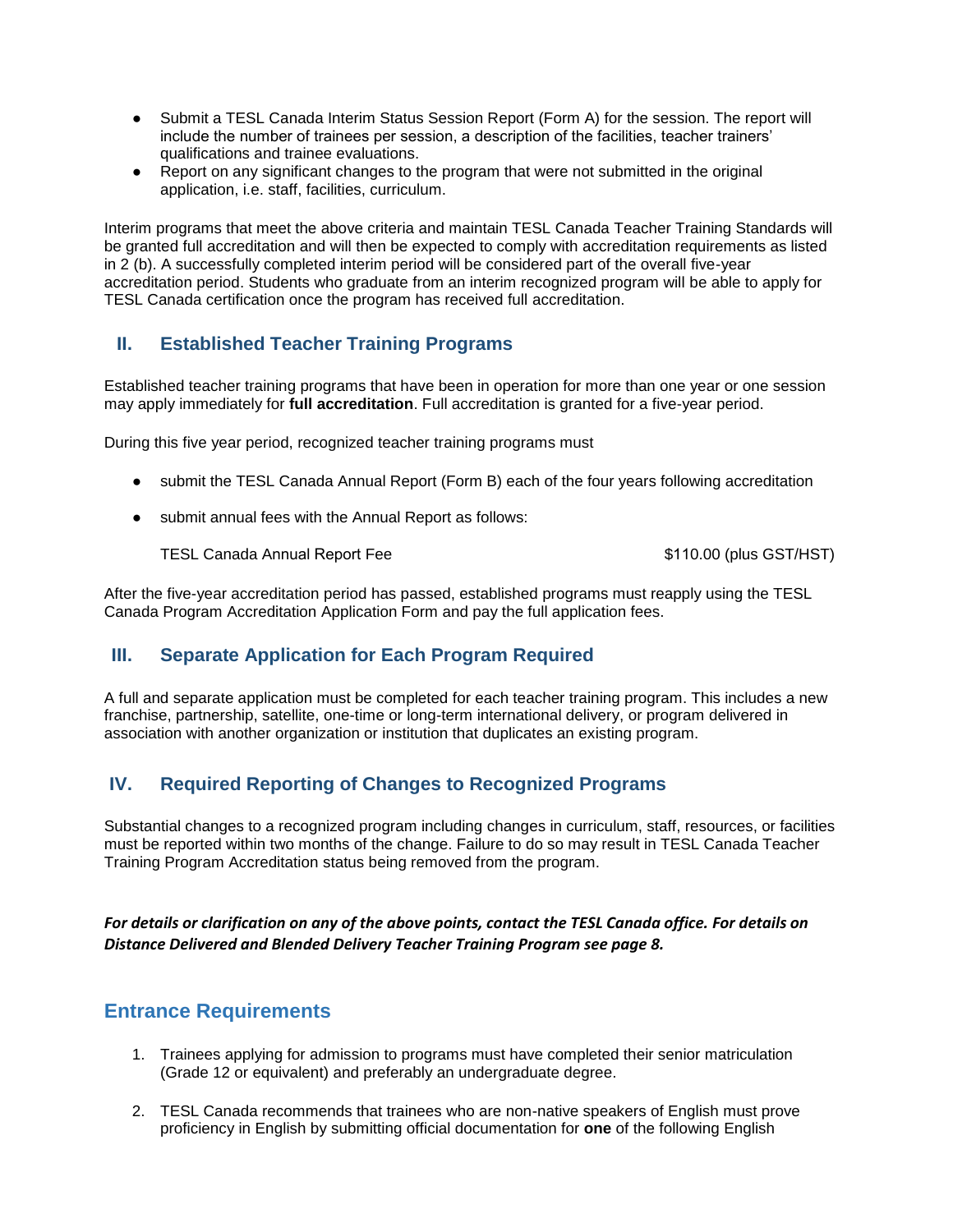proficiency tests before they commence the program. However, TESL Canada leaves this to the program's discretion. English Language proficiency is a requirement for TESL Canada Professional Certification.

| <b>English Language Proficiency Tests*</b> | <b>Score - Program Trainees</b>                                                                   |
|--------------------------------------------|---------------------------------------------------------------------------------------------------|
| <b>TOEFL IBT</b>                           | Overall 101 with a minimum of 23 in Listening, 24<br>in Reading, 27 in Speaking and 27 in Writing |
| Or IELTS Academic                          | Overall 7 with a minimum of 7 in each skill area                                                  |

Or Completion of an undergraduate degree from an English-speaking university in one of the following countries: Canada, Anguilla, Antigua and Barbuda, Australia, Bahamas, Barbados, Belize, Benin, Bermuda, Botswana, British Virgin Islands, Cayman Islands, Cameroon, Dominica, Ghana, Grenada, Guyana, Jamaica, Montserrat, Nigeria, New Zealand, Republic of Ireland, Saint Kitts-Nevis, St. Lucia, St.Vincent, Seychelles, Sierra Leone, Trinidad and Tobago, Turks and Caicos Islands, United Kingdom, United States, Uganda, US Virgin Islands, Zambia, Zimbabwe.

\*Note that candidates can submit two or more IELTS or TOEFL reports done in the past two years, and the highest of the scores for individual skills will be considered.

## <span id="page-10-0"></span>**Notification to Trainees**

TESL Canada accredited teacher training programs which accept trainees without undergraduate degrees or English Language Proficiency score must provide each trainee with notice in writing prior to enrollment that the trainee will not be qualified for the TESL Canada professional certification. This must be done by:

- including this information prominently on the program application form
- providing a letter prior to enrollment to all applicants who do not have an undergraduate degree
- keeping a copy of this signed letter on file for TESL Canada requests or site visit

TESL Canada recognized teacher training programs must provide each trainee with TESL Canada contact information as follows: PO Box 30001 RPO Prospect Plaza, Fredericton, New Brunswick, E3B 0H8 email: [admin@tesl.ca;](mailto:admin@tesl.ca) website: [www.tesl.ca.](http://www.tesl.ca/)

This provides trainees with the opportunity to contact TESL Canada for information on TESL Canada professional certification upon completion of their program.

## <span id="page-10-1"></span>**Review of Applications**

Applications are reviewed by the TESL Canada Teacher Training Program Adjudicator. The Adjudicator shall not have a conflict of interest regarding the application under consideration. Should there be any questions regarding the application, TESL Canada will contact the institution.

In some cases, a site visit may be required as part of the review process. One week's notice will be given to programs prior to a site visit. Programs are expected to assist the evaluator through the visit.

As part of the program adjudication process, the Adjudicator may consult with the TESL Canada Standards Committee, which is appointed by the TESL Canada Board and consists of a minimum of three and a maximum of eight TESL Canada members representing different sectors of TESL.

## <span id="page-10-2"></span>**Review Periods**

Applications will be reviewed within eight weeks of receipt of the complete application. Accreditation is valid for five years.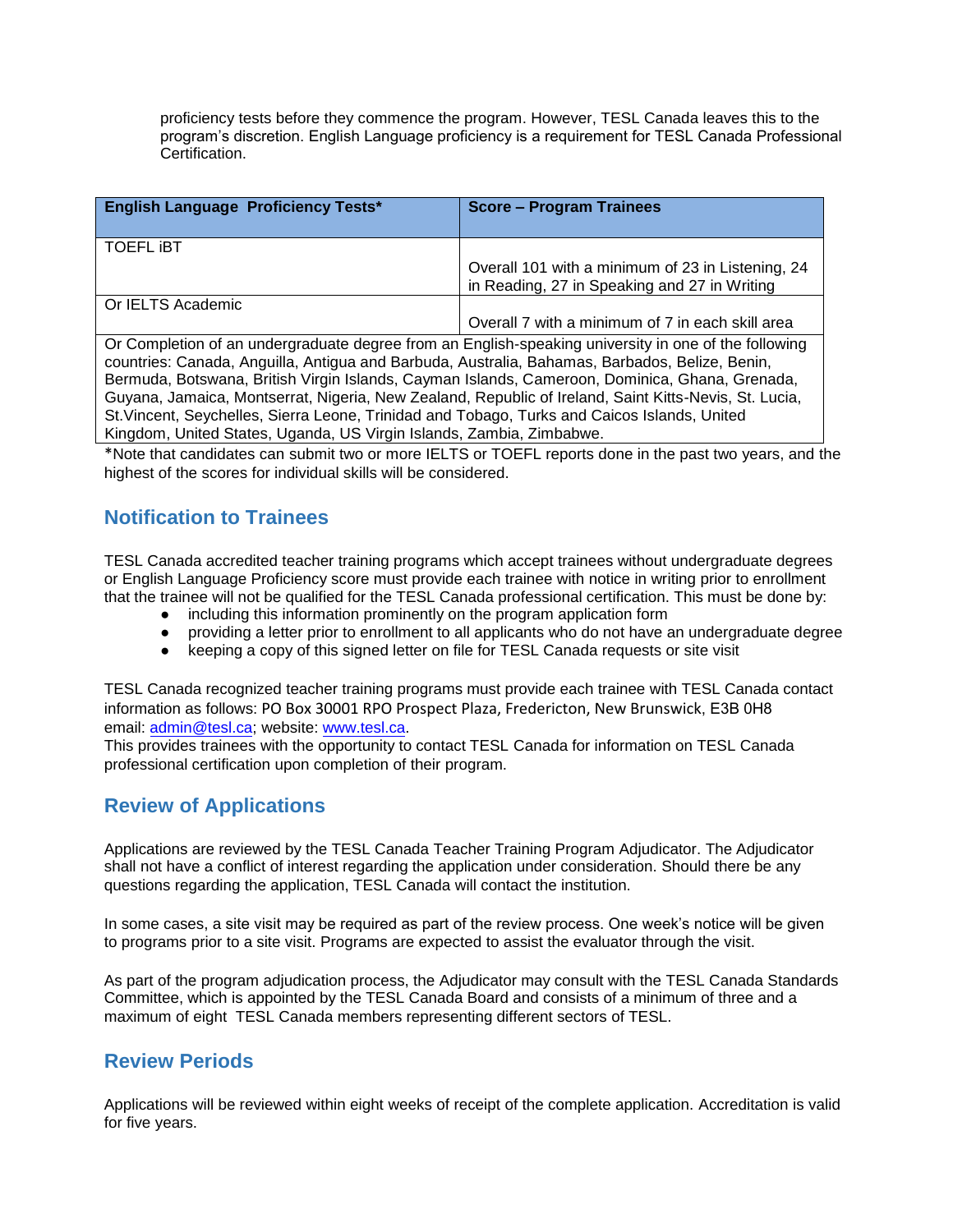## <span id="page-11-0"></span>**Application Fee**

<span id="page-11-1"></span>The initial application fee and the 5-year renewal application fees for programs based in Canada is \$440.00 + GST. The initial application fee and the 5-year renewal application fees for programs based outside of Canada is \$1,200 CAD, tax included.

## **Confidentiality**

<span id="page-11-2"></span>All documentation will be kept confidential. Applicants should retain a copy of the completed application, annual reports and other documentation for future reference.

## **Awarding of Teacher Training Program Accreditation Certificates**

The applicant will receive a detailed report of the outcome of the application.

Fully recognized programs will receive a TESL Canada Teacher Training Program Certificate of Accreditation and have their names published in the *TESL Canada List of Recognized Teacher Training Programs* on the TESL Canada website*.* Institutions with interim status will be listed on the TESL Canada website as such and will receive a TESL Canada Teacher Training Program Certificate of Accreditation once they attain full accreditation.

Where an application outcome requires only minor revision to meet TESL Canada accreditation, the program will be allowed a period of 6 months to document that all changes have been made. Programs that are unable to document that all changes have been made may be invited to submit a new application after a full year from the original application date.

<span id="page-11-3"></span>Where an application does not meet the requirements for accreditation, the program will receive a letter of explanation and may reapply for accreditation after a full year from the original application date. A new, full application must be submitted to reapply for accreditation from TESL Canada.

## **Program Appeals**

Institutions which do not receive TESL Canada Teacher Training Program Accreditation may appeal to TESL Canada by submitting a letter of appeal along with documentation detailing grounds for appeal. A fee of \$110.00 (plus applicable GST/HST) must accompany the letter of appeal.

The Appeal Committee consists of the TESL Canada President or designate, a TESL Canada member specialized in TESL training appointed by the President, and a TESL Canada member specialized TESL training nominated by the applicant. No Appeal Committee member shall be in a conflict of interest position. The decision reached by members of this committee is final.

## <span id="page-11-4"></span>**Disclaimer**

The TESL Canada Standards Committee recognizes content of programs based on material submitted by an institutional applicant and is not responsible for the accuracy of the programs' description.

To be recognized, a TESL training program must meet the program content requirements as well as the practicum requirements.

Individual certification criteria are separate from those of training institutions; for example, an undergraduate degree is a requirement for individuals but not for institutions. Instructor certification application criteria are outlined in detail in the application form.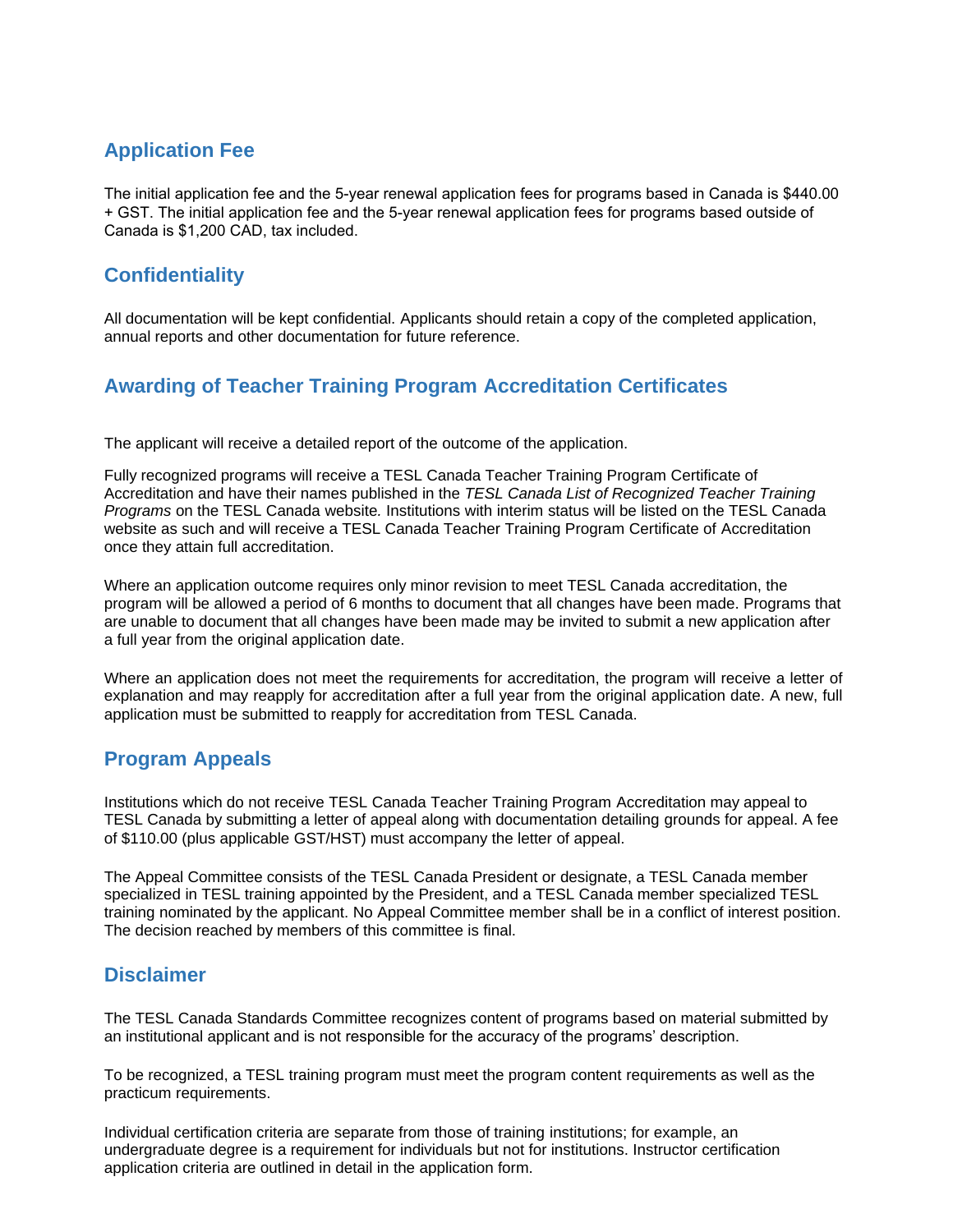

## **FREQUENTLY ASKED QUESTIONS**

### **1. What is the purpose of TESL Canada Program Accreditation?**

The TESL Canada teacher training program accreditation process was set up to ensure that teachers have access to a certain standard of ESL teacher education in Canada. This is for the benefit of the entire discipline - ESL learners, teachers, employers and programs accreditation.

### **2.Who can apply for TESL Canada Teacher Training Program Accreditation? Are any programs exempt from this process?**

Canadian-based programs wishing to receive TESL Canada Teacher Training Program Accreditation are encouraged to apply. Only programs that do apply may be recognized; there are no exemptions to the process. Programs using any portion of another program that has previously been approved must apply separately. This is to ensure equal adjudication in all applications.

### **3.When during the year can applications be submitted for TESL Teacher Training Program Accreditation?**

Applications are accepted on a continuous basis; a program can apply at any time of the year for TESL Canada Teacher Training Program Accreditation. To ensure continuous accreditation, reapplication should be made 1 month prior to the expiry date of the accreditation period.

### **4.What happens to an application once TESL Canada receives it?**

A paid adjudicator reviews the application based on the teacher training program accreditation standards outlined on the TESL Canada website and in this manual. Once the adjudication process is complete, the adjudicator will write to the applicant with one of the following responses: award full or interim accreditation; make inquiries for further information or suggest minor changes; or inform the program that the standards for teacher training program accreditation have not been met. TESL Canada will also inform approved program contacts regarding the due date of their annual reports and the date of expiry of their accreditation.

### **5.What is the role of the Standards Committee?**

The Standards Committee is a volunteer group of TESL professionals (and members of TESL Canada) from across Canada. The Standards Committee supports the adjudicator by advising on inquiries, issues, and appeals, and adjudicates in special cases. The committee also revises and sets new criteria for the standards as required, and ensures that the standards are clear and fair.

### **6.How long will the adjudication process take?**

The initial adjudication process will take approximately 3 to 4 weeks and can take up to 8 weeks. If the adjudicator has questions about an application, the process will take an additional 3 to 4 weeks. If there is an appeal, it will take an additional 5 to 6 weeks to complete the process to allow for turn-around time and thorough adjudication.

### **7.What is "interim" teacher training program accreditation?**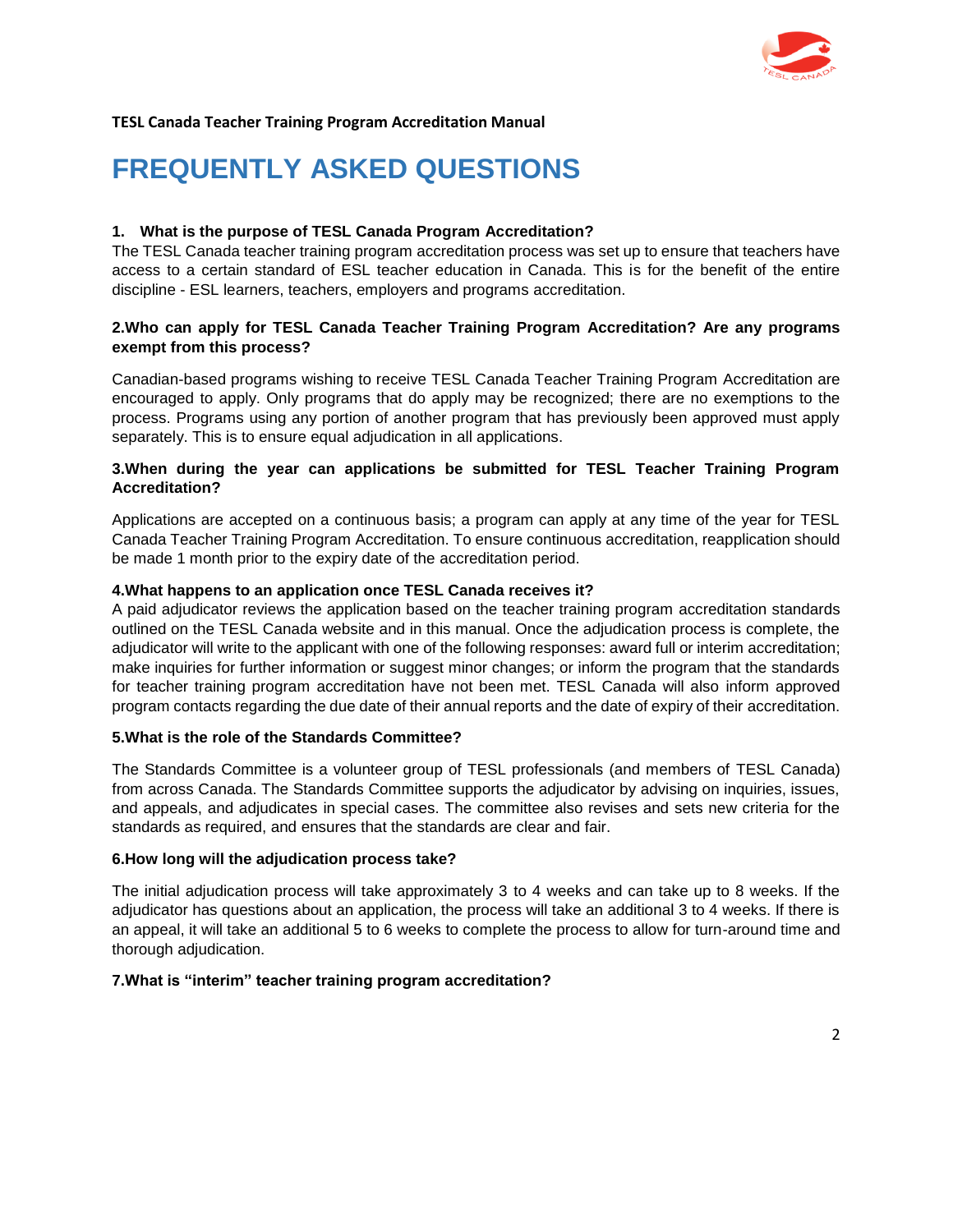

Interim accreditation is provided for programs that meet all the requirements, but have not yet been offered for a full cycle as outlined on the TESL Canada website. Interim status is necessary to ensure that programs are ongoing and have been pilot tested and evaluated. Programs holding interim status will be listed on the TESL Canada website.

During the interim accreditation period the program must:

- Be in continuous operation for a minimum of one program session and until a minimum of 12 students have completed the program. Continuous operation is defined as: normally scheduled terms without cancellation of the program due to insufficient numbers.
- Submit a TESL Canada Interim Status Session Report (Form A). The report will include the number of trainees per session, a description of the facilities, teacher trainers' qualifications and trainee evaluations
- Report on any significant changes to the program that were not submitted in the original application, i.e. staff, facilities, curriculum.

Students will be able to use the program for professional certification retroactively once the program receives full accreditation.

### **8.Is there an appeal process if an application is not recognized?**

The Standards Committee will receive appeals, review them, and make a final recommendation. Unsuccessful applicants must wait one year before reapplying for TESL Canada Teacher Training Program Accreditation.

#### **9.What are the practicum requirements for TESL Canada Program Accreditation?**

Programs must have a required 20 hours of supervised practicum (50 hours for Standard 2 and 3 programs). 10 of these hours must be directed observation and 10 must be supervised practice teaching as outlined below (20 + 30 hours respectively for Standard 2 and 3 programs). In addition, the practicum must be thoroughly described in the application for TESL Canada Teacher Training Program Accreditation.

The 10 (30) hours of directed observations must:

- Be under the direction of an instructor certified a minimum of TESL Canada Professional Certificate: Standard One, Two, or Three with at least 2,000 hours of adult ESL/EFL classroom experience, or equivalent.
- Be conducted in adult settings (a minimum of 80% of students must be 18 years of age or older) with classrooms of five or more ESL/EFL students
- Have specific required observation tasks associated with the observation
- Cover a range of lesson types and a range of focus areas (i.e., in areas covered in the theoretical part of the program curriculum and required by TESL Canada)
- Include opportunities for reflection and discussion of observations with the sponsor teacher and practicum supervisor

The 10 (20) hours of supervised teaching must:

● Be under the direction of an instructor certified a minimum of TESL Canada Professional Certificate: Standard One, Two, or Three with at least 2,000 hours of adult ESL/EFL classroom experience, or equivalent to ensure proper assessment and constructive feedback to the trainee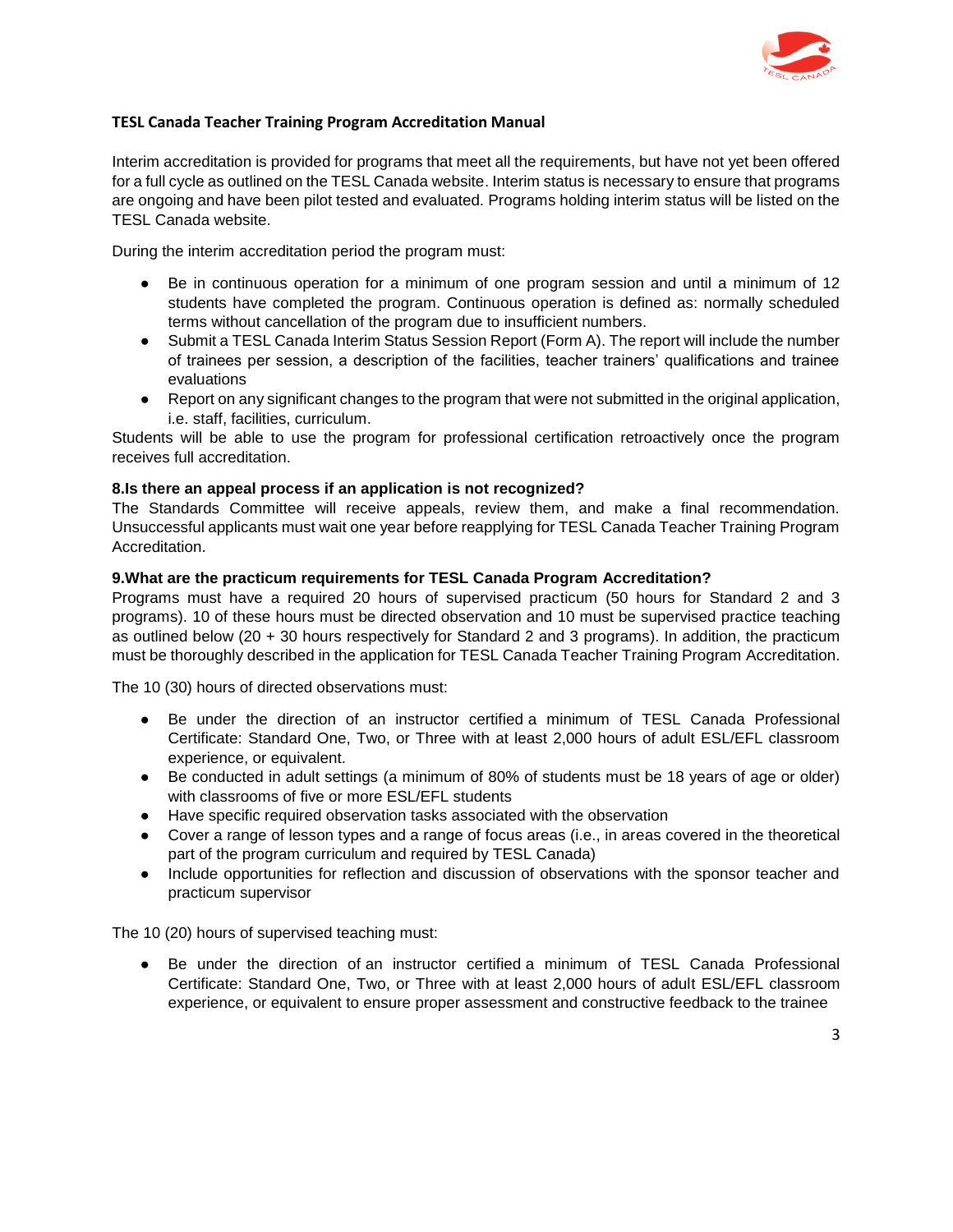

- Provide assessment and feedback orally and in writing to the trainee using both standardized forms and qualitative comments on a range of teaching skills as covered in the program curriculum and required by TESL Canada
- Be conducted in adult settings (a minimum of 80% of students must be 18 years of age or older) with classrooms of five or more ESL/EFL students
- Cover a range of lesson types and a range of pedagogical aspects as outlined in the areas covered in the theoretical part of the program curriculum and required by TESL Canada
- Include opportunities for reflection and discussion of teaching with the sponsor teacher and practicum supervisor

### **10.What is the purpose of the practicum?**

The purpose of the practicum is to help trainees demonstrate their knowledge and skill of TESL in both theory and practice and to support them in the development of their teaching. Serious applicants should want their program graduates to be able to accomplish these goals. Therefore, programs should outline how their practicum helps trainees apply theory in their classroom teaching and how it supports the improvement of trainees' teaching skills. Details of the practicum must be thoroughly described in the application for TESL Canada Teacher Training Program Accreditation.

### **11.What is the difference between a practicum supervisor and a sponsor teacher? Do I need both?**

The role of the practicum supervisor is to guide and observe the trainee. This person has the main role in assessing whether or not the trainee has achieved the goals of the practicum. Observation by the practicum supervisor for purposes of assessment should be for all 10 (20) hours. The role of the sponsor teacher is to provide the trainee with a class of English language students, act as a teaching model, and provide daily teaching guidance to the trainee. It is possible that one person may be both sponsor teacher and the practicum supervisor.

### **12.If Form F and resumes of Sponsor Teachers/ Practicum Supervisors/ Teacher Trainers are submitted separately to TESL Canada for evaluation, will there be a fee?**

Yes, there will be a fee of \$27.50 per Form F and Resume starting July 1, 2015. There will be no separate charge for Form F and Resumes submitted with the application package (New or Renewal) and Annual Report.

### **13.Can an approved program use TESL Canada Teacher Training Program Accreditation for promotional purposes?**

Programs are encouraged to announce their accreditation status in their promotional materials for the benefit of their students and the profession. However, programs must not misrepresent what accreditation means. Programs should not imply that students will receive automatic TESL Canada Professional Certification, which is a separate process that each new teacher must pursue. Programs may, however, mention that successful graduates will be eligible for TESL Canada accreditation.

### **14.Can programs receive accreditation if students do not have baccalaureate degrees, or if they are mature students**

Yes, but all students must be informed in writing that they will not receive TESL Canada Professional Certification if they do not hold a baccalaureate degree. This is to ensure that those who wish to receive good training to work in ESL programs as volunteers, are not prevented from doing so.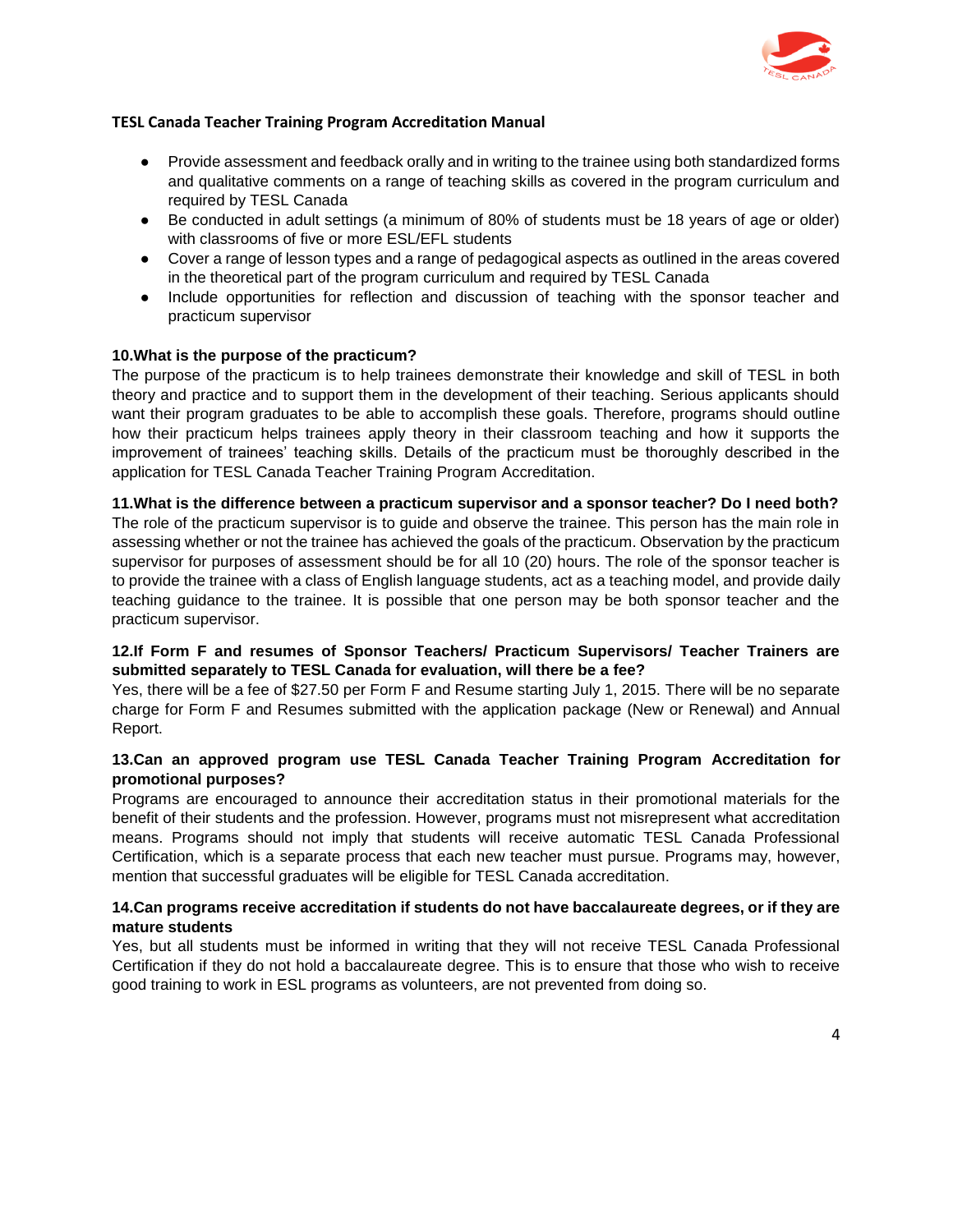

### **15.Can a program receive accreditation if students are admitted without a minimum language requirement?**

Yes, ELP scores are required for individual certification, but not for entrance into a TESL Canada Recognized teacher training program. Programs are expected to adhere to minimum language requirements for students in order to ensure that students in such programs are not held back by students whose linguistic abilities require improvement.

### **16.Will a program maintain its accreditation status if it changes its name or is purchased by another institution?**

Major changes must be reported in writing to TESL Canada within two months. The TESL Canada adjudicator will review the change and ascertain if a new application is required. Minor changes can be reported in the required annual report to TESL Canada.

### **17.Will programs denied accreditation receive a refund of the application fee or TESL Canada associate fees?**

No, the application fees cover the cost of adjudication. TESL Canada associate fees are refundable if the program is denied accreditation.

### **18.Can programs (or 'satellite programs') offered outside of Canada by Canadian organizations, individuals or groups apply?**

No, TESL Canada will only consider programs based in Canada. This is regardless of who owns and/or operates the program.

### **19.Can Canadian distance delivered teacher training programs within Canada apply?**

Yes, special considerations for distance delivered and blended programs are outlined in the Policy for Distance Delivered and Blended Delivery Programs Approved by TESL Canada on p. 8.

### **20.Will TESL Canada provide information regarding what to include in the annual report?**

TESL Canada will send an annual report form to all approved programs at least 1 month prior to the annual report due dates. Annual reports are due on anniversary of recognition, for four years following accreditation.

### **21.Will TESL Canada visit programs for monitoring purposes?**

Yes, TESL Canada reserves the right to visit programs to ensure that teacher training program accreditation standards are being upheld. Programs will be given one week's notice if a site visit is going to occur. Programs are expected to cooperate in full with the program evaluators.

### **22.Can a program lose its accreditation status?**

Programs can lose their accreditation status under the following conditions:

- Failure to comply with accreditation standards
- False advertising/promotion related to implications of TESL Canada Teacher Training Program Accreditation
- Misuse of TESL Canada Teacher Training Program Accreditation status
- Failure to submit an annual report
- Failure to reapply by the 5-year expiry date
- Failure to pay application and annual report fees
- 5 • Serious complaints by students or program staff; such complaints will be investigated thoroughly before accreditation is withdrawn.

### **23.What fees are associated with TTP accreditation for programs in Canada? Annual Associate Membership Fee:**

\$165.00 + \$8.25 GST in British Columbia, Alberta, Saskatchewan, Manitoba, Quebec, Northwest Territories, Nunavut, or the Yukon

\$165.00 + \$21.45 in Ontario

\$165.00 + \$24.75 in New Brunswick, Nova Scotia, Prince Edward Island, or Newfoundland and Labrador